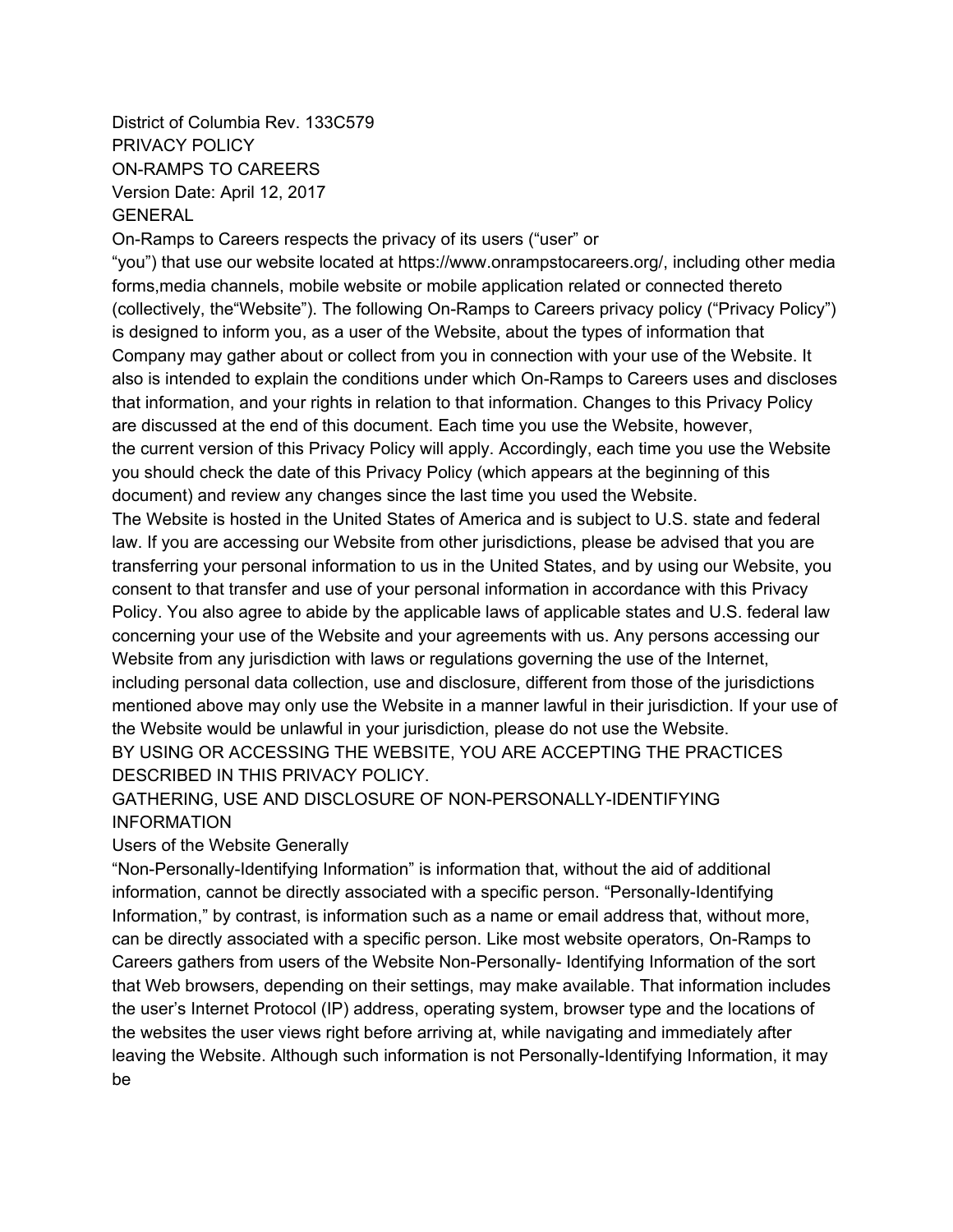possible for On-Ramps to Careers to determine from an IP address a user's Internet service provider and the Privacy Policy (Rev. 133C579) geographic location of the visitor's point of connectivity as well as other statistical usage data. On-Ramps to Careers analyzes Non-Personally-Identifying Information gathered from users of the Website to help On-Ramps to Careers better understand how the Website is being used. By identifying patterns and trends in usage, On-Ramps to Careers is able to better design the Website to improve users' experiences, both in terms of content and ease of use. From time to time, On-Ramps to Careers may also release the Non-Personally-Identifying Information gathered from Website users in the aggregate, such as by publishing a report on trends in the usage of the Website. Web Cookies

A "Web Cookie" is a string of information which assigns you a unique identification that a website stores on a user's computer, and that the user's browser provides to the website each time the user submits a query to the website. We use cookies on the Website to keep track of services you have used, to record registration information regarding your login name and password, to record your user preferences, to keep you logged into the Website and to facilitate purchase procedures. On-Ramps to Careers also uses Web Cookies to track the pages that users visit during each Website session, both to help On-Ramps to Careers improve users' experiences and to help Company understand how the Website is being used. As with other Non- Personally-Identifying Information gathered from users of the Website, On-Ramps to Careers analyzes and discloses

in aggregated form information gathered using Web Cookies, so as to help On-Ramps to Careers, its partners and others better understand how the Website is being used. On-Ramps to Careers site visitors WHO DO NOT WISH TO

HAVE WEB COOKIES PLACED ON THEIR COMPUTERS SHOULD SET THEIR BROWSERS TO REFUSE WEB COOKIES BEFORE ACCESSING THE WEBSITE, WITH THE UNDERSTANDING THAT CERTAIN FEATURES OF THE WEBSITE MAY NOT FUNCTION PROPERLY WITHOUT THE AID OF WEB COOKIES. WEBSITE USERS WHO REFUSE WEB COOKIES ASSUME ALL RESPONSIBILITY FOR ANY RESULTING LOSS OF FUNCTIONALITY.

#### Web Beacons

A "Web Beacon" is an object that is embedded in a web page or email that is usually invisible to the user and allows website operators to check whether a user has viewed a particular web page or an email. On-Ramps to Careers may use Web Beacons on the Website and in emails to count users who have visited particular pages, viewed emails and to deliver co-branded services. Web Beacons are not used to access users' Personally-Identifying Information. They are a technique On-Ramps to Careers may use to compile aggregated statistics about Website usage. Web Beacons collect only a limited set of information, including a Web Cookie number, time and date of a page or email view and a description of the page or email on which the Web Beacon resides. You may not decline Web Beacons. However, they can be rendered ineffective by declining all Web Cookies or modifying your browser setting to notify you each time a Web Cookie is

tendered, permitting you to accept or decline Web Cookies on an individual basis. Analytics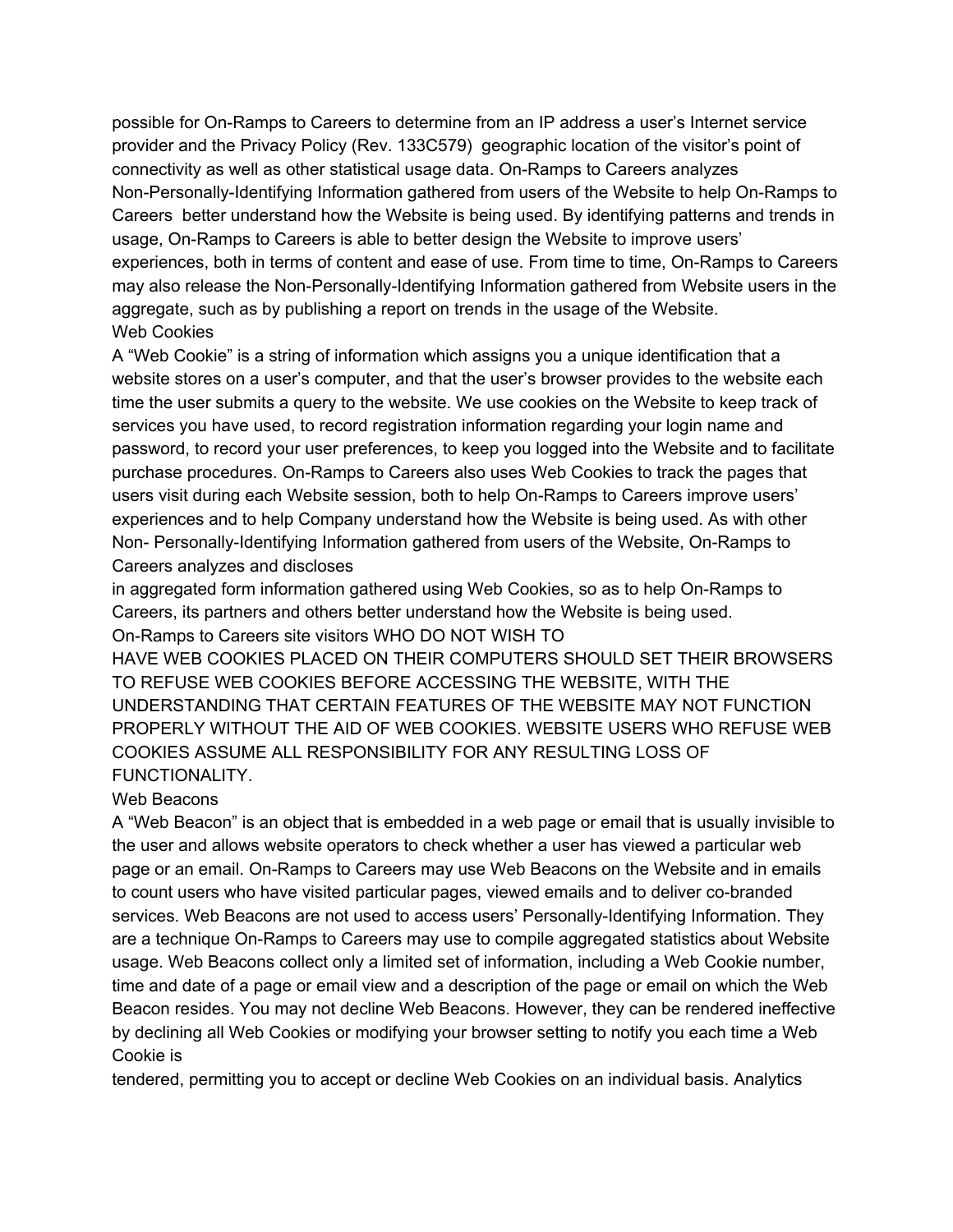We may partner with selected third parties to allow tracking technology on the Website, which will enable them to collect data about how you interact with the Website and our services over time. This information may be used to, among other things, analyze and track data, determine the popularity of certain content and better understand online activity.

Aggregated and Non-Personally-Identifying Information

Privacy Policy (Rev. 133C579)

We may share aggregated and Non-Personally Identifying Information we collect under any of the above circumstances. We may also share it with third parties and our affiliate companies to develop and deliver targeted advertising on the Website and on websites of third parties. We may combine Non-Personally Identifying Information we collect with additional Non-Personally Identifying Information collected from other sources. We also may share aggregated information with third parties, including advisors, advertisers and investors, for the purpose of conducting general business analysis. For example, we may tell our advertisers the number of visitors to the Website and the most popular features or services accessed. This information does not contain any Personally-Identifying Information and may be used to develop website content and services that we hope you and other users will find of interest and to target content and advertising.

COLLECTION, USE AND DISCLOSURE OF PERSONALLY-IDENTIFYING INFORMATION Website Registration

As defined above, Personally-Identifying Information is information that can be directly associated with a specific person. On-Ramps to Careers may collect a range of Personally-Identifying Information from and about Website users. Much of the Personally-Identifying Information collected by On-Ramps to Careers about users is information provided by users themselves when (1) registering for our service, (2) logging in with social network credentials, (3) participating in polls, contests, surveys or other features of our service, or responding to offers or advertisements, (4) communicating with us, (5) creating a public profile or (6) signing up to receive newsletters. That information may include each user's name, address, email address and telephone number, and, if you transact business with us, financial information such as your payment method (valid credit card number, type, expiration date or other financial information). We also may request information about your interests and activities, your gender, age, date of birth, username,

hometown and other demographic or relevant information as determined by On-Ramps to Careers from time to time. Users of the Website are under no obligation to provide On-Ramps to Careers with Personally-Identifying Information of any kind, with the caveat that a user's refusal to do so may prevent the user from using certain Website features.

BY REGISTERING WITH OR USING THE WEBSITE, YOU CONSENT TO THE USE AND DISCLOSURE OF YOUR PERSONALLY-IDENTIFYING INFORMATION AS DESCRIBED IN THIS "COLLECTION, USE AND DISCLOSURE OF PERSONALLY-IDENTIFYING INFORMATION" SECTION.

On-Ramps to Careers Communications

We may occasionally use your name and email address to send you notifications regarding new services offered by the Website that we think you may find valuable. We may also send you service-related announcements from time to time through the general operation of the service.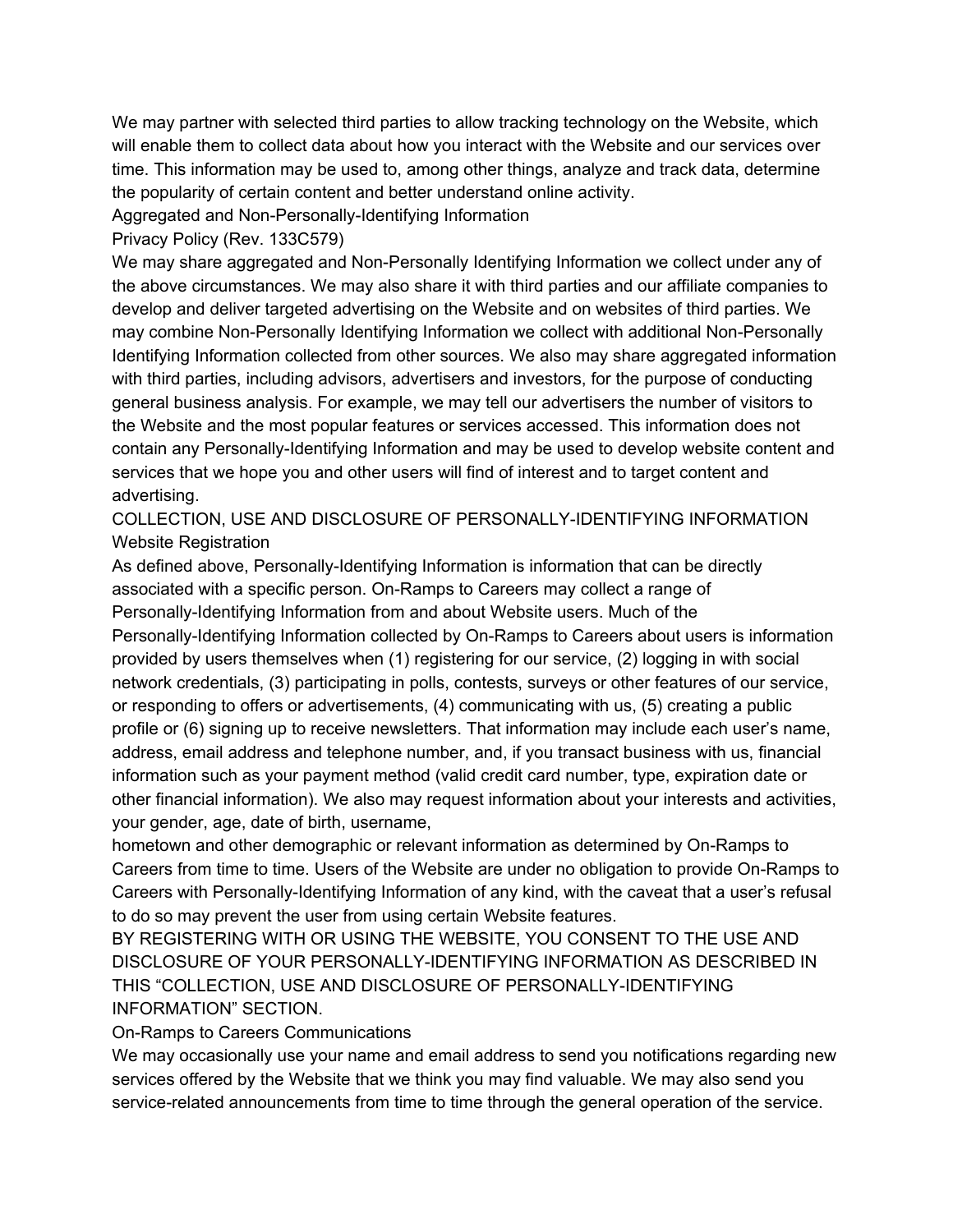Generally, you may opt out of such emails at the time of registration or through your account settings, though we reserve the right to send you notices about your account, such as service announcements and administrative messages, even if you opt out of all voluntary email notifications.

### On-Ramps to Careers Disclosures

On-Ramps to Careers will disclose Personally-Identifying Information under the following circumstances:

• By Law or to Protect Rights. When we believe disclosure is appropriate, we may disclose Personally-Identifying Information in connection with efforts to investigate, prevent or take other Privacy Policy (Rev. 133C579) action regarding illegal activity, suspected fraud or other wrongdoing; to protect and defend the rights, property or safety of On-Ramps to Careers our users, our employees or others; to comply with applicable law or cooperate with law enforcement; to enforce our Terms of Use or other agreements or policies, in response to a subpoena or similar investigative demand, a court order or a request for cooperation from a law enforcement or other government agency; to establish or exercise our legal rights; to defend against legal claims; or as otherwise required by law. In such cases, we may raise or waive any legal objection or right available to us.

• Third-Party Service Providers. We may share your Personally-Identifying Information, which may include your name and contact information (including email address) with our authorized service providers that perform certain services on our behalf. These services may include fulfilling

orders, providing customer service and marketing assistance, performing business and sales analysis, supporting the Website's functionality and supporting contests, sweepstakes, surveys and other features offered through the Website. We may also share your name, contact information and credit card information with our authorized service providers who process credit card payments. These service providers may have access to personal information needed to perform their functions but are not permitted to share or use such information for any other purpose.

## General Use

On-Ramps to Careers uses the Personally-Identifying Information in the file we maintain about you, and other information we obtain from your current and past activities on the Website (1) to deliver the products and services that you have requested; (2) to manage your account and provide you with customer support; (3) to communicate with you by email, postal mail, telephone and/or mobile devices about products or services that may be of interest to you either from us, our affiliate companies or other third parties; (4) to Privacy Policy (Rev. 133C579) develop and display content and advertising tailored to your interests on the Website and other sites; (5) to resolve disputes and troubleshoot problems; (6) to measure consumer interest in our services; (7) to inform you of updates; (8) to customize your experience; (9) to detect and protect us against error, fraud and other criminal activity; (10) to enforce our Terms of Use; and (11) to do as otherwise described to you at the time of collection. At times, we may look across multiple users to identify problems. In particular, we may examine your Personally-Identifying Information to identify users using multiple user IDs or aliases. We may compare and review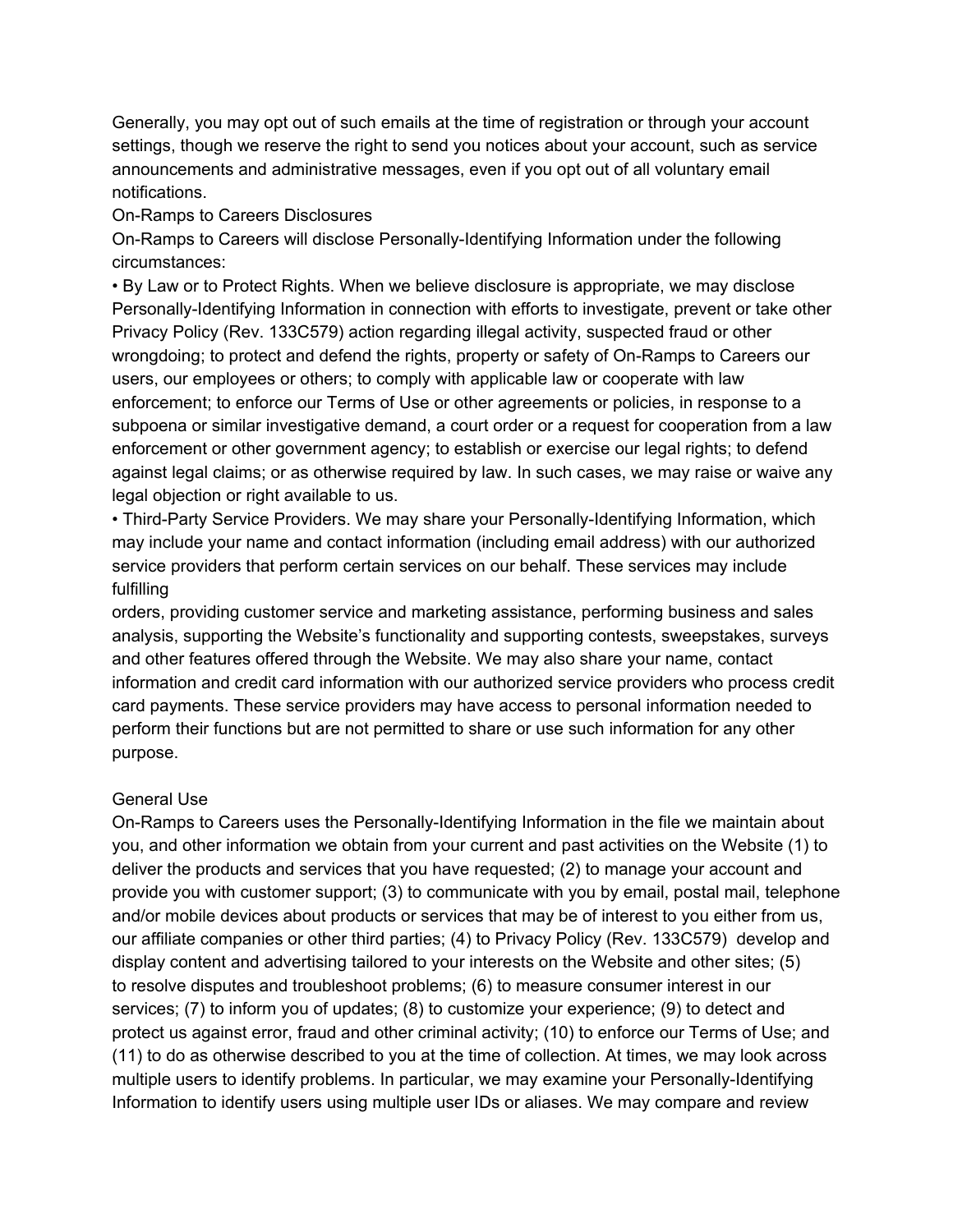your Personally-Identifying Information for accuracy and to detect errors and omissions. We may use financial information or payment method to process payment for any purchases made on the Website, enroll you in the discount, rebate, and other programs in which you elect to participate, to protect against or identify possible fraudulent transactions and otherwise as needed to manage our business.

COLLECTION AND USE OF INFORMATION BY THIRD PARTIES GENERALLY On-Ramps to Careers contractually prohibits its contractors, affiliates, vendors and suppliers from disclosing Personally-Identifying Information received from On-Ramps to Careers, other than in accordance with this Privacy

Policy. However, third parties are under no obligation to comply with this Privacy Policy with respect to Personally-Identifying Information that users provide directly to those third parties, or that those third parties collect for themselves. These third parties include advertisers, providers of games, utilities, widgets and a variety of other third-party applications accessible through the Website. On-Ramps to Careers neither owns nor controls the third-party websites and applications accessible through the Website. Thus, this Privacy Policy does not apply to information provided to or gathered by the third parties that operate them. Before visiting a third party, or using a third-party application, whether by means of a link on the Website, directly through the Website or otherwise, and before providing any Personally-Identifying Information to any such third party, users should inform themselves of the privacy policies and practices (if any) of the third party responsible for that website or application, and should take those steps necessary to, in those users' discretion, protect their privacy.

# **SECURITY**

We take the security of your Personally-Identifying Information seriously and use reasonable electronic, personnel and physical measures to protect it from loss, theft, alteration or misuse. However, please be advised that even the best security measures cannot fully eliminate all risks. We cannot guarantee that only authorized persons will view your information. We are not responsible for third-party circumvention of any privacy settings or security measures. We are dedicated to protect all information on the Website as is necessary. However, you are responsible for maintaining the confidentiality of your Personally-Identifying Information by keeping your password confidential. You should change your password immediately if you believe someone has gained unauthorized access to it or your account. If you lose control of your account, you should notify us immediately.

## PRIVACY POLICY CHANGES

On-Ramps to Careers may, in its sole discretion, change this Privacy Policy from time to time. Any and all changes to On-Ramps to Careers's Privacy Policy will be reflected on this page and the date new versions are posted will be stated at the top of this Privacy Policy. Unless stated otherwise, our current Privacy Policy applies to all information that we have about you and your account. Users should regularly check this page for any changes to this Privacy

Policy.On-Ramps to Careers will always post new versions of the Privacy Policy on the Website. However, On-Ramps to Careers may, as determined in its discretion, decide to notify users of changes

made to this Privacy Policy via email or otherwise. Accordingly, it is important that users always maintain and update their contact information.